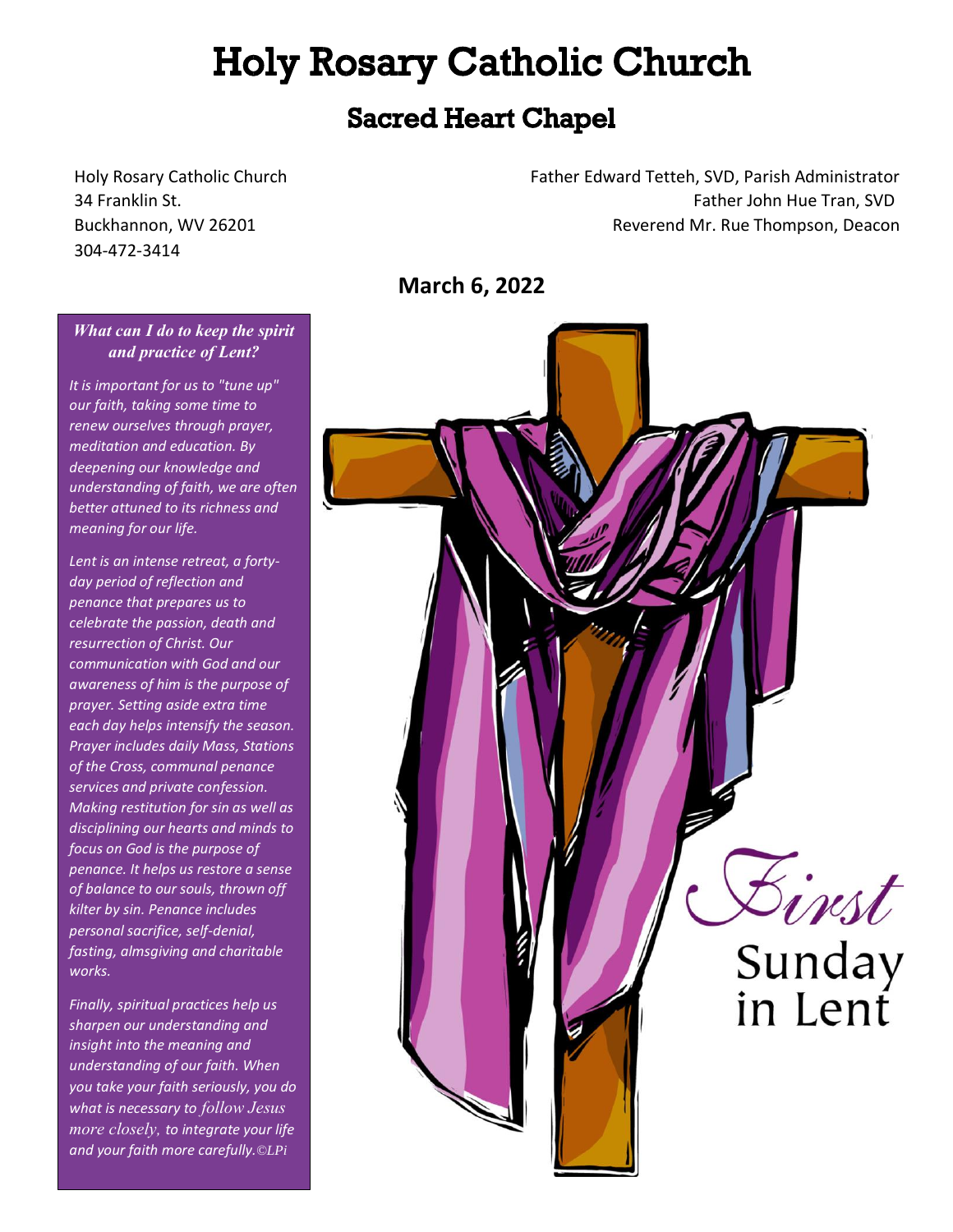#### **Lent at Holy Rosary**

**Prayer:** We have several prayer aids available for you during Lent. Pick up your copy *of Daily Reflections for Lent, The Word Among Us,* or the SVD magazine at the doors of the church. Many devotions can be found online at USCCB.org.

**Almsgiving:** We are encouraged during Lent to consider almsgiving along with our prayer and fasting. This year, we have two specific causes we would like to focus on for Lenten giving, and we will have special baskets for each one during Lent:

**Easter Basket Items for Parish House:** We will focus on collecting instant mashed potatoes or boxed scalloped potatoes, canned veggies (any kind is fine) and boxed brownie mix. Please have your donations in by April 3.

**Diaper Bank:** Let's replenish our Diaper Bank with 3 specific items this Lent. We are in need of baby wipes, diapers in size 5 and 6, and Pull-Ups. Thanks for helping the little ones!

#### **Liturgy Changes for Lent**

Please note that during Lent, ALL MASSES on Fridays will begin at 6:30 p.m. in the church. Stations of the Cross will immediately follow the Mass at 7 p.m.

#### **Help for Ukraine**

The Bishops of the US encourage us to provide emergency aid to Ukraine by contributing to the Collection for the Church in Central and Eastern Europe. In a letter to his brother bishops on February 28, the chairman of that collection notes that USCCB's long-standing relationship with bishops in Central and Eastern Europe make it "uniquely positioned to provide aid to the region. "Your contributions will continue to provide emergency funds that are already helping the victims of this war with food and water, hygiene supplies, support, and other necessary humanitarian services. Your support is crucial to help those affected by this unfolding humanitarian disaster. Make your contributions to the basket marked "Ukraine" this weekend.

#### **Masks are Now Optional**

Bishop Mark has now suggested that face masks are optional for the Diocese of Wheeling-Charleston. If you feel comfortable wearing a mask, please continue to do so.

**Diocesan Year of St. Joseph Concludes March 19** Make plans now to join fellow faithful from around the Diocese of Wheeling-Charleston in Charleston March 18-19 to celebrate the conclusion of the Year of Saint Joseph. The festivities in honor of the Guardian of the Redeemer and Spouse of the Blessed Virgin Mary will

begin with an Evening of Music and Prayer to Saint Joseph at 7 pm, Friday, March 18, at the Saint John XXIII Pastoral Center, 100 Hodges Road, Charleston. The events will move to the Basilica of the Co-Cathedral of the Sacred Heart, 1032 Virginia Street, Charleston,

on Saturday, March 19, beginning at 9:30 am, and concluding with a Closing Mass with Bishop Mark Brennan at 3pm. "May our faith in God and our devotion to His great servant, St. Joseph, bring us closer to Jesus Christ and one another," Bishop Mark Brennan said.

 Highlights for Saturday include prayer, Adoration to the Blessed Sacrament, Confession, presentations focusing on Saint Joseph, tours of the Basilica, reflections, and more. Registration for the events is required and can be made by visiting https://dwc.org/pilgrimage/. A light reception will be held after Friday's special evening, and a boxed lunch will be provided on Saturday. Overnight accommodations are available at the St. John XXIII Pastoral Center, 100 Hodges Road, Charleston. Contact the facility at 304-342-0507 or visit [http://johnxxiiipc.org](http://johnxxiiipc.org/) for more information.

#### **Pastoral Council Meeting**

March 15 is the next meeting of the Holy Rosary Pastoral Council in the parish hall, 6:30 p.m. If you have ideas or concerns, please contact any Pastoral Council member: Charlie Malcolm, Jerry Moore, Tracy Murphy, John Weber, or Mary Hendricks, along with Fr. Ed and Fr. John.

#### **Second Collection for March 19 and 20** A special second collection is scheduled for March 19- 20 to support the Priests' Health and Retirement benefits to retired priests of the Diocese of Wheeling-Charleston. Please take a moment to reflect on the many years of service by our priests and how we can take this opportunity to thank the in a very particular way with a gift to the PHRA collection.

#### **Soul Core is Back!**

SoulCore will be held in Marist Hall on Saturday, March 19, 2022 at 9:00 a.m. Join us!

#### Our Diaper Bank is Back!

Thank you for supporting our Holy Rosary Diaper Bank! We distribute diapers once per week at the Parish House with the help of our faithful volunteers from Holy Rosary. At the present time, we need baby wipes, diapers in sizes 5 and 6, and Pull-Ups. You may drop your donations off in Marist Hall. Diapers will be distributed from Crosslines on Thursdays from 9:30 a.m. until noon. Thanks for helping with this important ministry!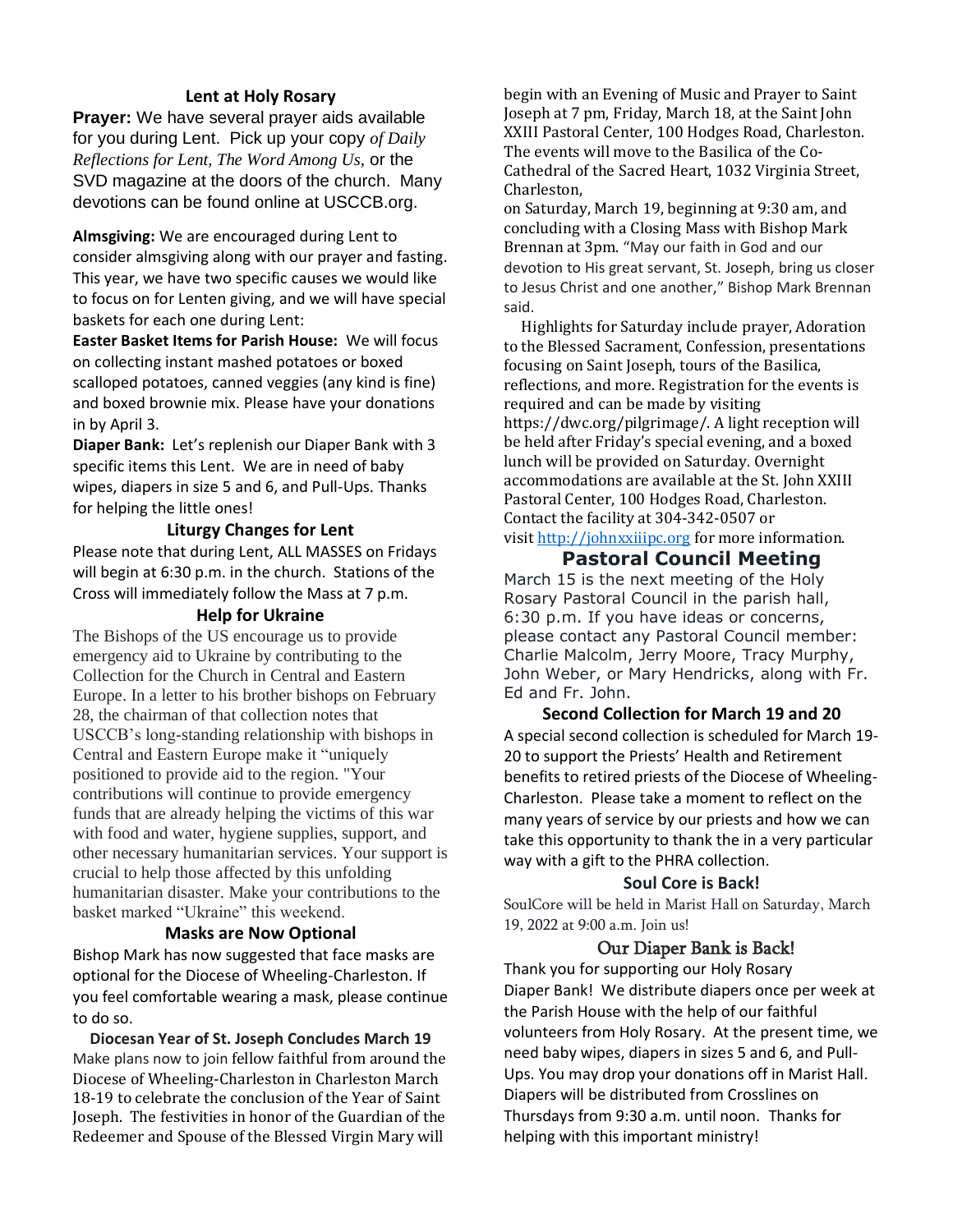#### **Notes of Thanks**

To my Holy Rosary Family:

 Thank you so much for your continued love, support, and prayers during this very difficult time. I greatly appreciate everything everyone has done for us.~ Krista Lewellyn and families Dear Holy Rosary,

 On behalf of Upshur Parish House and Crosslines, we thank you for your generous gifts and donations throughout 2021. Thank you for those who provided items for our food pantry, backpack and school supply drive, and holiday food box pr9ogram. We couldn't do what we do without support from community members like you.

Sincerely, Upshur Parish House **Knights Of Columbus Council 603 Father Mark T.** 

#### **Gallipeau Scholarship**

The Elkins Council 603 of the Knights of Columbus is pleased to announce the 2022 Father Mark T. Gallipeau High School scholarship. The Elkins Council 603 is offering one (1) scholarship to an active catholic High School senior. Applications are open to all active members of the Holy Rosary, Saint Patrick's of Coalton, or Saint Brendan's parish. One (1) \$2000.00 scholarship will be awarded (divided into 4 \$500.00 payments over four years as long as the student is enrolled in a full time program). The Father Mark T. Gallipeau Memorial Scholarship is intended to recognize a catholic student High School senior who has demonstrated commitment to their school, church, community and exhibited academic achievement. The available scholarship is as follows:

•\$2000.00 for the **Father Mark T. Gallipeau Memorial Scholarship** is open to all active members of the Holy Rosary, Saint Patrick's of Coalton, or Saint Brendan's parish that are seniors in High School, with preference given to the children and grandchildren of members of Council 603 **Exclusively for incoming freshmen who will be enrolled full-time in an accredited four year, two year, or technical program in the United States. Applications can be downloaded at: http://stbrendanwv.weebly.com/ DEADLINE: April 22, 2022 Last Week's Collection**

Envelopes: \$1,345 Loose: \$83 Attendance  $2/26 - 41$ 2/27 - 73



**Hearing Assistance Devices**

At this time we are still "tweaking" the sound on these devises. Please be patient with us.

### **Celebrate With your Parish Family!**

MARCH RIGHT UP WITH YOUR CELEBRATIONS!

| Rachel Westfall – Mar. 4     |
|------------------------------|
| Rue Thompson – Mar. 6        |
| Sr. Francesca Lowis – Mar. 7 |
| Rick Manspeaker – Mar. 8     |
| Diane Poach – Mar. 9         |
| Janine Robinson – Mar. 9     |
| Jalna Jones - Mar. 11        |

Cheryl Moore – Mar. 20 Aliyah Albright – Mar. 21 Jason Albright - Mar. 21 Krista Lewellyn - Mar. 24 Mark Cerullo – Mar. 28 Mike Derico – Mar. 28 Jerry Jones - Mar. 28

~Donnie Cox of Serenity Care Home turned 92 years on February 25. We wish him a happy birthday! ~Mary and Ralph Smith will celebrate their 52nd wedding anniversary on March 27. Congratulations and best wishes to you both!

#### **Please remember in your prayers:**

Rue Thompson, Butch Cain, Jalen Welcome, Tori Odom, Dolores Reynoso, Nina Stump, Kate Deasy, Linus Deasy, Rosemary Austin, Phil Halligan, Pat Dagneault, David Daignault, Randy Trent, Macyah Riley, Ellie McCarthy, Dee Boring, Duane Lohr, Christine Bengle, Frances Becke, Daphne Johnston, Josephine Baxa, Tony Derico, Gladys Tetteh.

#### **Please pray for men and women in the military.**

#### Please pray for our Homebound: Mary Stump,

Anna Stalnaker, Ron Frye, Rocenia Asbury, John Sneberger, Lorraine McLean, James McCartney, Nancy Beverlin, Shirley Linger, William McLean, Anna Powell, Barbara Elmore, Helena Bessinger, Virginia Cerullo, Alan and Jimmie Jo Simmon, Barbara Hillberry, Donnie Cox, Gladys Tetteh.

**Saturday, Mar. 5**…7 pm………………….....People of the Parish



| Sunday, Mar. 69 amCharity Manpeaker+             |                     |
|--------------------------------------------------|---------------------|
| **noonRichard Nickler+                           |                     |
|                                                  |                     |
|                                                  |                     |
| Tuesday, Mar. 87:30 amVickie Hinchman            |                     |
|                                                  | Si Conolley+        |
| Wednesday, Mar. 97 pmRodger Lundell+             |                     |
|                                                  | Leonard P. Fumerola |
|                                                  |                     |
| Friday, Mar. 116:30 pmMerle Swisher+             |                     |
| Saturday, Mar. 127 pm People of the Parish       |                     |
|                                                  |                     |
|                                                  |                     |
| *Mass is held at WV Wesleyan Meditation Chapel   |                     |
| **Mass is held at Sacred Heart Chapel in Pickens |                     |
| Wednesday, March 9 ~Holy Hour begins at          |                     |
| 6 p.m. and this week we pray for vocations.      |                     |